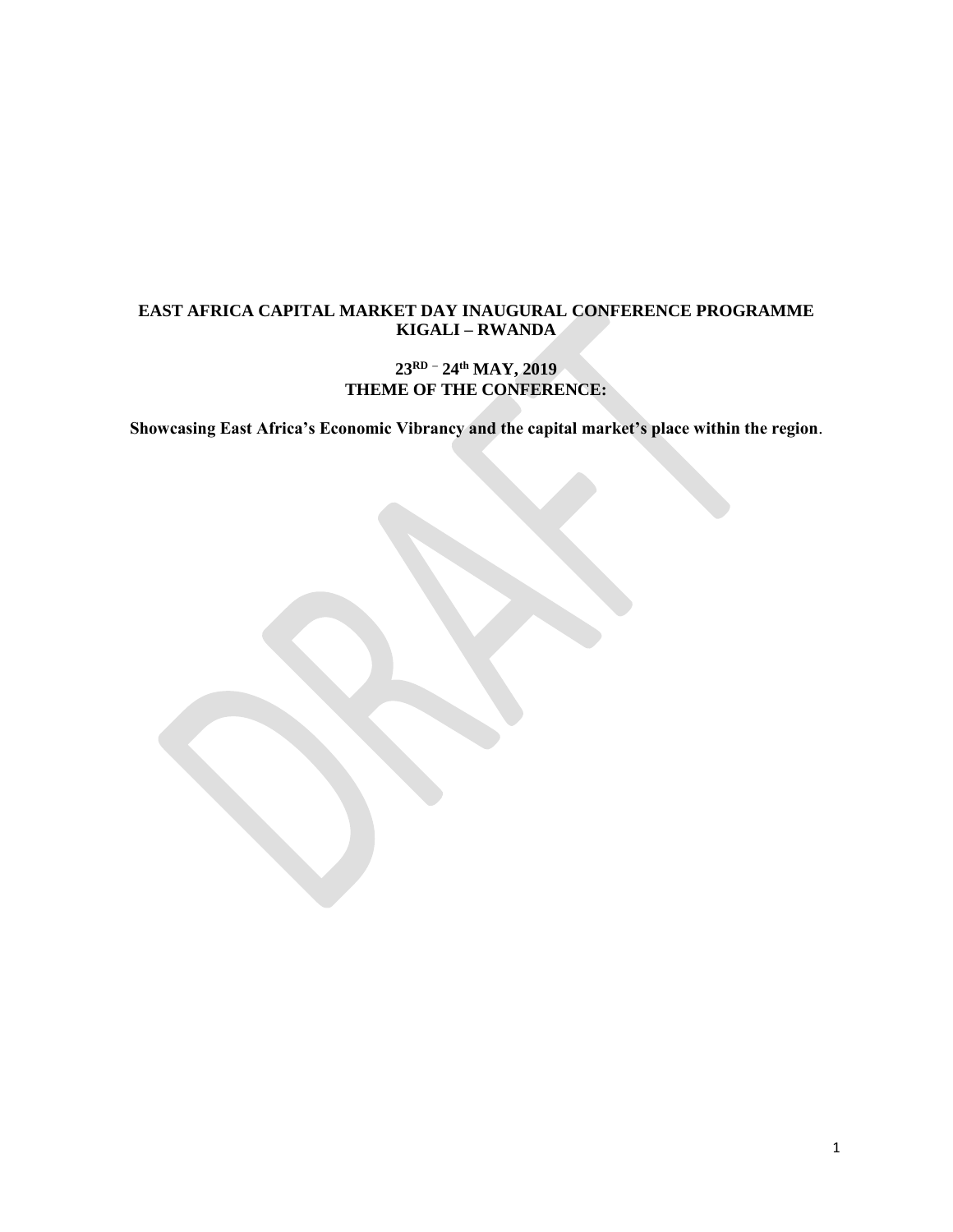| <b>DAY 1</b> | May 23 <sup>rd</sup> 2019: Arrival of Guests and Speakers |
|--------------|-----------------------------------------------------------|
| All Day      | Registration & Tour of Kigali/Networking/B2B/CARAVAN      |
| Dress Code   | <b>Free Style</b>                                         |

## **Day 2 Moderator:**

| DAY <sub>2</sub>    | MAY 24th 2019: OFFICAL OPENING AND PLENARY SESSIONS                                  |
|---------------------|--------------------------------------------------------------------------------------|
|                     |                                                                                      |
| $08:00 - 09:00$ Hrs | Delegates Registration and Light Breakfast                                           |
| $09:00 - 09:05$ Hrs | <b>Welcome Remarks:</b>                                                              |
| $09:00 - 09:30$ Hrs | Lightning Talk:                                                                      |
| $09:30 - 09:45$ Hrs | Key Note Speech: Guest of Honour                                                     |
| $09:45 - 10:00$ Hrs | <b>Photo Session:</b>                                                                |
|                     | <b>Guest of Honor and Special Guests</b>                                             |
|                     |                                                                                      |
| $10:00 - 11:00$ Hrs | Plenary Session One: Moving the East African capital markets from the board          |
|                     | rooms, trading floors and master plans to Main Street: Solutions/                    |
|                     | Opportunities for entrepreneurs and investors for a complete financial market        |
|                     | model that can work for East Africa by East Africa.                                  |
| $11:00 - 12:00$ Hrs | <b>Plenary Session Two:</b>                                                          |
|                     | Unlocking and protecting real value for our domestic markets in the wake of          |
|                     | International markets uncertainties and biases: Can domestic and regional            |
|                     | institutional investors fill in the gap in the wave of international capital flight? |
| $12:00 - 13:00$ Hrs | <b>Plenary Session Three:</b>                                                        |
|                     | Government support through supportive regulatory environment- Discussion             |
|                     | on what each country is doing with respective regulators and what should be          |
|                     | done to make sure capital market becomes relevant.                                   |
| $13:00 - 14:00$ Hrs | Lunch Break                                                                          |
| $14:00 - 15:00$ Hrs | <b>Break Away Session One:</b>                                                       |
|                     | Open discussion on SMEs development and funding through Capital Markets              |
|                     |                                                                                      |